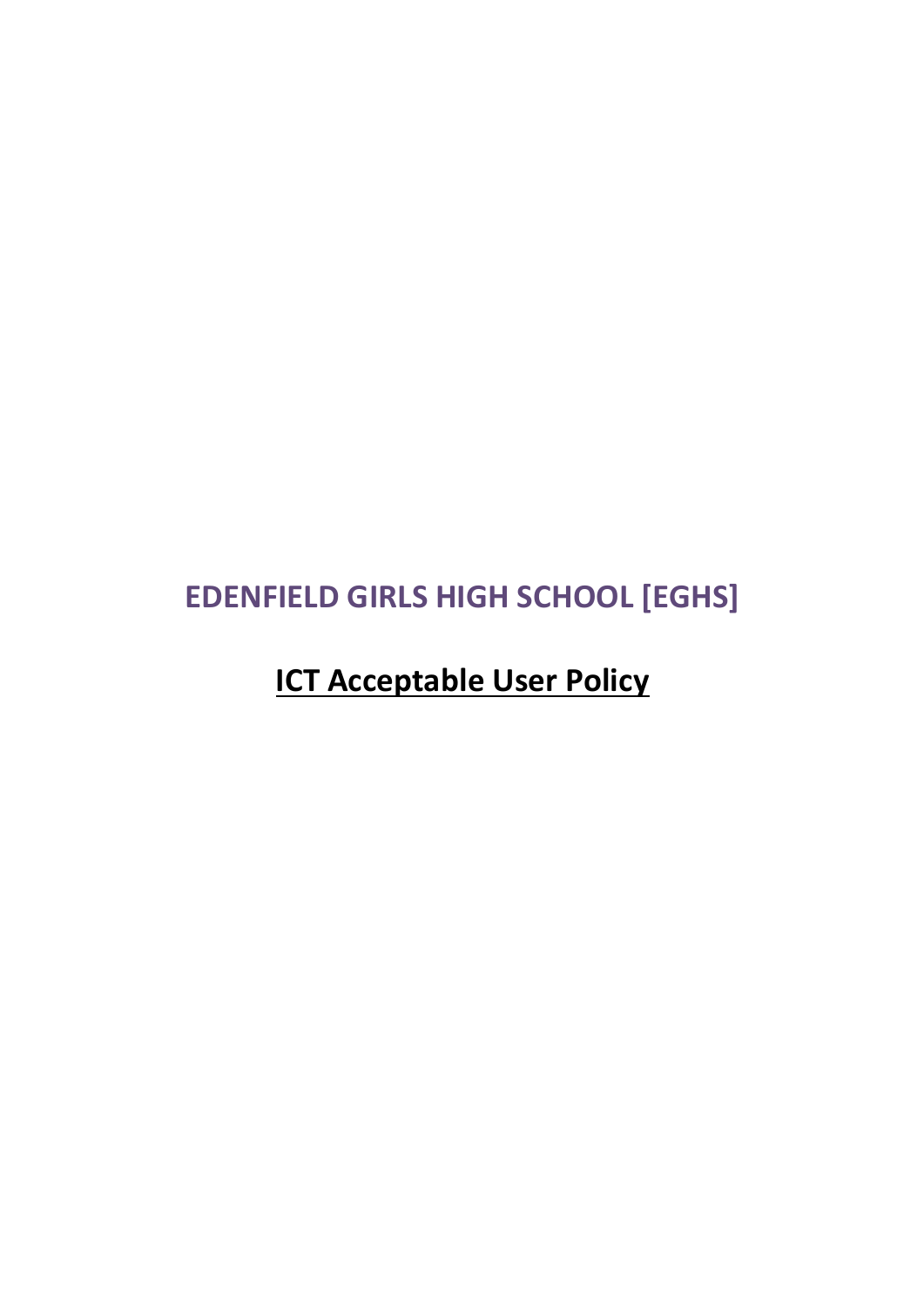#### **Why have an Acceptable Use Policy?**

Help us to help you keep safe.

An Acceptable Use Policy is about ensuring that you, as a student at EGHS can use the internet, email and other technologies available at the school in a safe and secure way. The policy also extends to out of school facilities e.g. equipment; printers and consumables; Internet and email; virtual learning environments and websites.

An Acceptable Use Policy also seeks to ensure that you are not knowingly subject to **identity theft** and therefore fraud. In addition, that you **avoid cyber-bullying** and just as importantly, you **do not become a victim of abuse**. We have also banned certain proxy sites as well as anonymous proxy sites, because they put the school network at risk.

EGHS recognises the importance of ICT in education and the needs of students to access the computing facilities available within the School. The School aims to make the ICT facilities it has available for students to use for their studies both in and out of lesson times. To allow for this EGHS requires all students to sign a copy of the Acceptable Usage Policy before they receive their username and password.

Listed below are the terms of this agreement. All students at EGHS are expected to use the ICT facilities in accordance with these terms. Violation of the terms outlined in this document may lead to loss of access and/or disciplinary action, which will be taken in accordance with the Behaviour Policy of the School.

**Please read this document carefully,** and sign and date it to indicate your acceptance of the Policy. Access to the School's ICT facilities will only take place once this document has been signed by **BOTH** the **student** and **parent/carer**

## **1. Equipment**

#### **1.1 Vandalism**

Vandalism is defined as **any action** that harms or damages any equipment or data that is part of the School's ICT facilities. This includes, but is not limited to:

- Deliberate damage to computer hardware such as monitors, base units, printers, keyboards, mice or other hardware
- Change or remove of software
- Unauthorised configuration changes
- Create or upload computer viruses
- Deliberate deletion of files

Such actions reduce the availability and reliability of computer equipment; and puts other users' data at risk. In addition, these actions lead to an increase in repairs of the ICT facilities, which impacts upon every student's ability to use the ICT facilities. The other result of vandalism is that it incurs costs, which reduce the funds available to improve the ICT facilities the School has. Parents/carers will be billed for any vandalised equipment.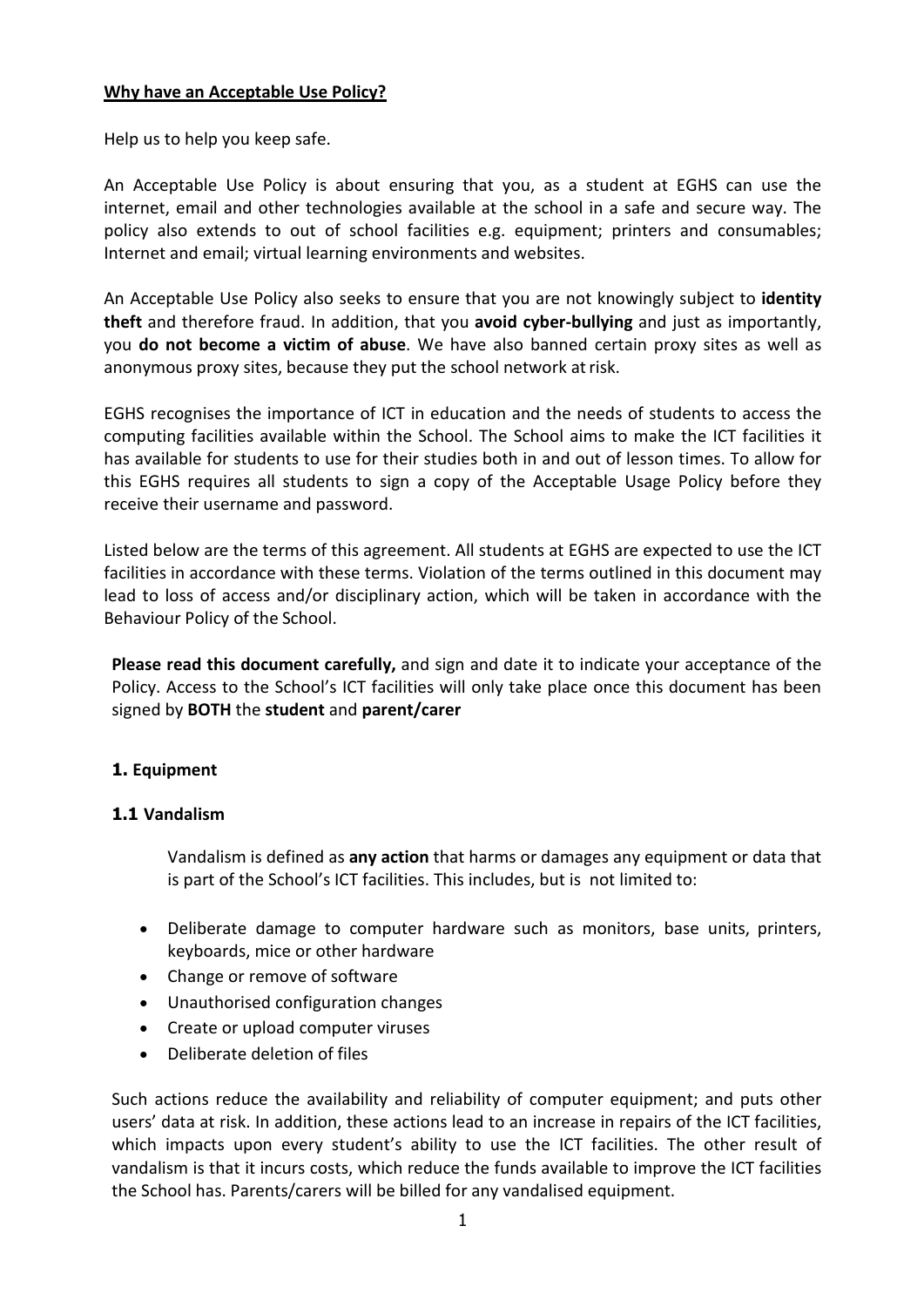# **1.2 Use of removable Storage Media**

EGHS accepts the fact that you may wish to transfer school work done at home to school using a flash memory device or a CD disk. However EGHS cannot guarantee that your work will be able to be transferred properly using these.

## **1.3 Printers and Consumables**

Printers are provided in the for use by students. You must use the printers sparingly and for educational purposes only. Take the time to check the layout and proof read your work using the 'Print Preview' facility before printing.

All printer use is recorded and monitored and therefore if you deliberately use the printer for non-education or offensive material you will be subject to the behaviour management measures of the School which includes the following:

- A warning
- Email and/or Internet facilities removed
- Letter home to parents
- Loss of access to the print facilities available within the School
- Report to the Trustees
- Report to appropriate external agencies like the Police

# **1.4 Data Security and Retention**

All data stored on the EGHS network is backed up daily and backups are stored for up to at least two weeks. If you should accidentally delete a files or files in your folder or shared area please inform the ICT department immediately so that it can be recovered by the ICT manager. Generally, it is not possible to recover files that were deleted more than 10 days previously.

## **2. Internet Email**

# **2.1 Content Filtering**

Through our Internet service provider, EGHS provides internet filtering, designed to remove controversial, offensive or illegal content. However, it is impossible to guarantee that all controversial material is filtered. If you come across any inappropriate website or content whilst using the ICT equipment, **you must report it to a member of the ICT department immediately.**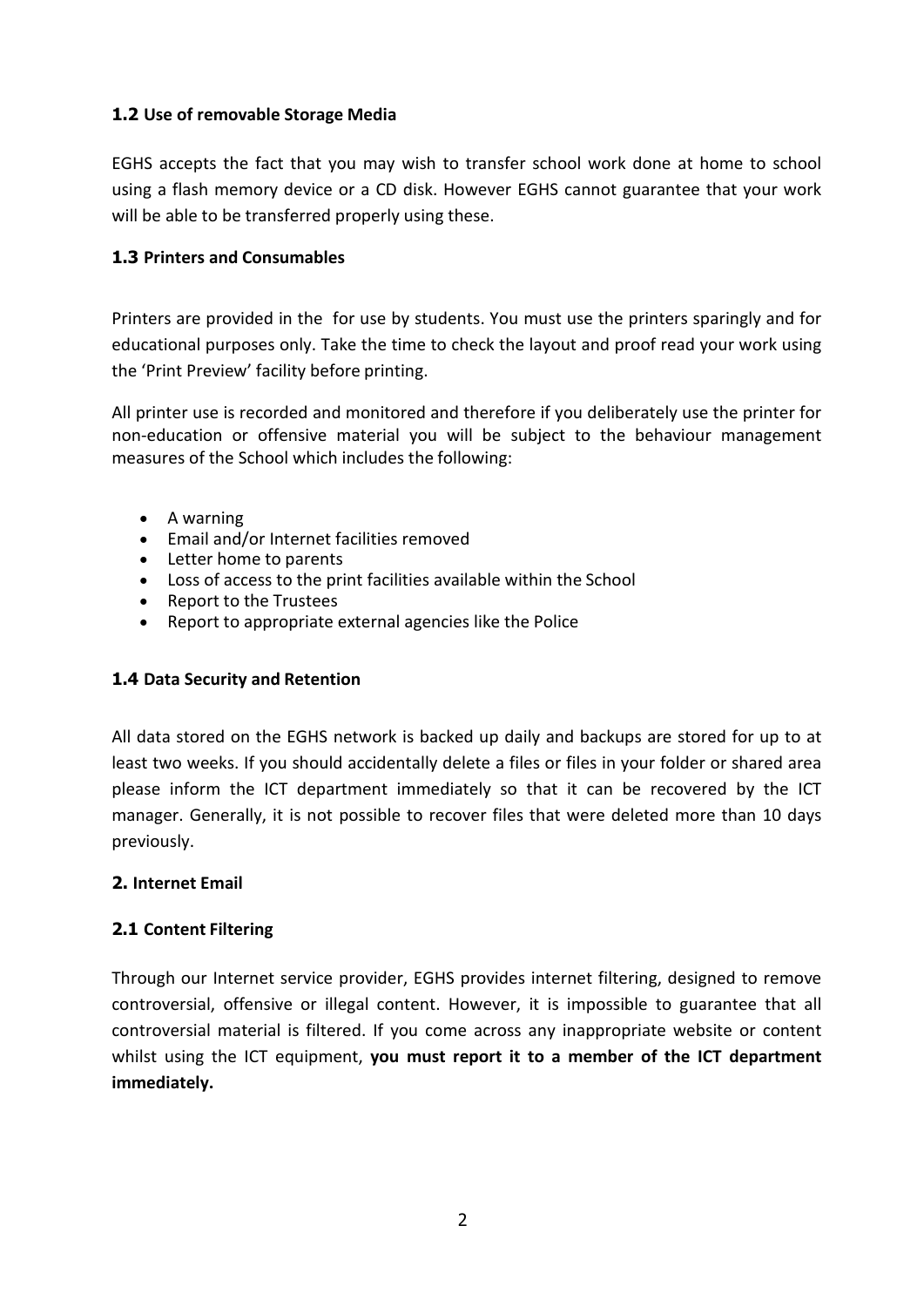# **2.2 Acceptable use of the Internet**

**All Internet access is logged and actively monitored** and they are stored for up to at least 2 months and usage reports can and will be provided to any member of staff upon request.

Use of the Internet should be in accordance with the following guidelines:

- Only access suitable material the Internet is not be used to download, send, print, display or transmit material that would cause offence or break the law.
- Do not access Internet Chat sites. Remember you could be placing yourself atrisk.
- Never give or enter your personal information on a website, especially your home address, your mobile number or passwords.
- Do not access online gaming sites. Remember that your use of the Internet is for educational purposes only.
- Do not download or install software from the Internet, as it is considered to be vandalism of the School's ICT facilities.
- Do not use the Internet to order goods or services from on-line, e-commerce or auction sites.
- Do not subscribe to any newsletter, catalogue or other form of correspondence via the Internet.
- Do not print pages directly from a website. Web pages are often not properly formatted for printing and this may cause a lot of waste. If you wish to use content from websites, consider using the copy and paste facility to move it into another application, copyright permitting.

## **3.0 Privacy and Data Protection**

## **3.1 Passwords**

- **Never** share your password with anyone else or ask others for their password.
- When choosing a password, choose a word or phrase that you can easily remember, but not something which can be used to identify you, such as your name or address. Generally, longer passwords are better than short passwords, although you should not exceed 10 characters.
- If you forget your password, inform the ICT department immediately.
- **If you believe that someone else may have discovered your password then inform the ICT department who will request the ICT Manager to provide you with a new one.**

## **3.2 Security**

- **Never** attempt to access files or programs to which you have not been granted access to. Attempting to bypass security barriers may breach data protection regulations and such attempts will be considered as hack attacks and will be subject to disciplinary action.
- You should report any security concerns immediately to a member ofstaff
- If you are identified as a security risk to the School's ICT facilities you will be denied access to the systems and be subject to disciplinary action.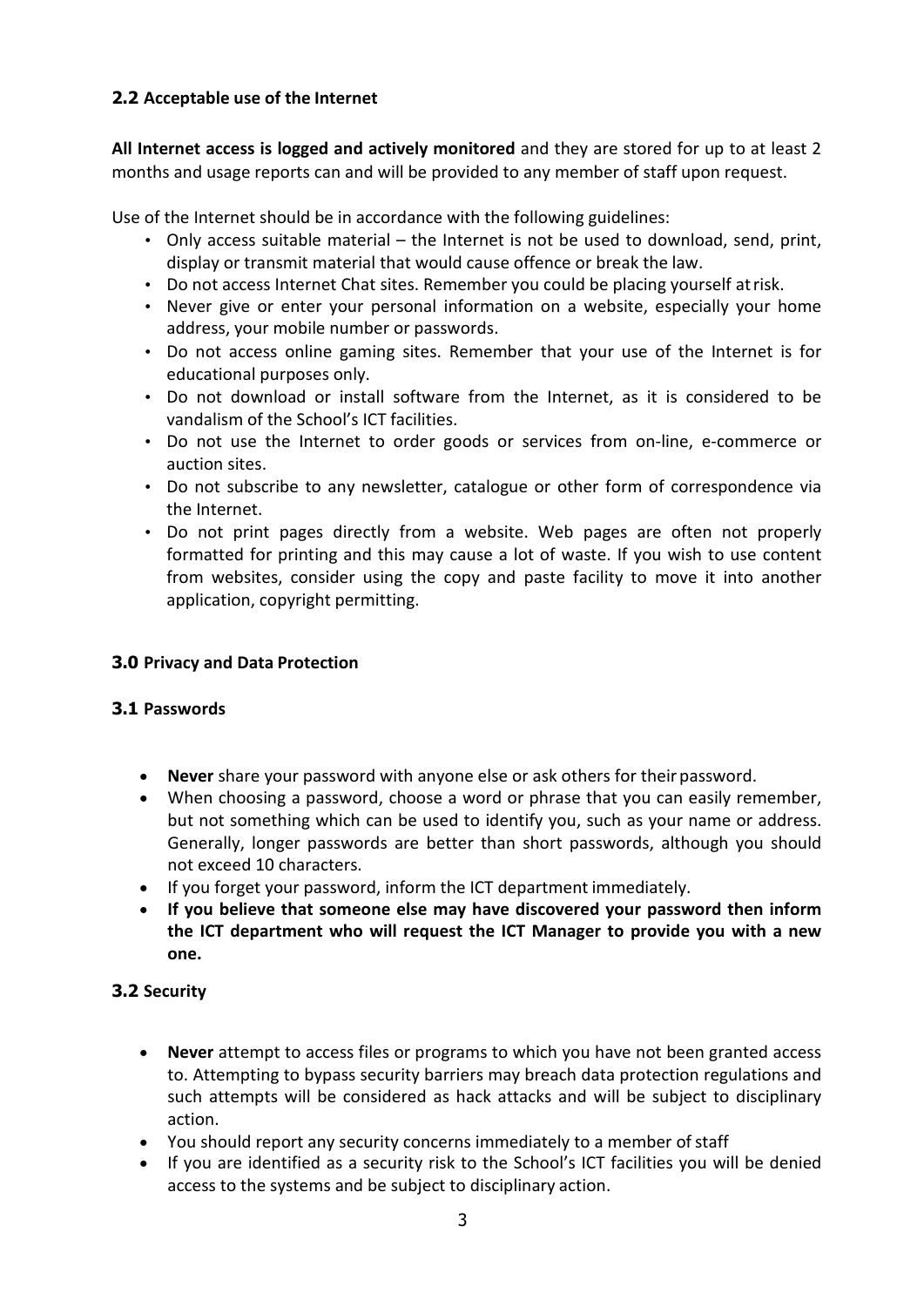#### **3.3 Storage and Safe Transfer of Personal Data**

- EGHS holds information on all students and in doing so, we must follow the requirements or the Data Protection Act 1998 and GDPR (see Glossary). This means that data held about students can only be used for specific purposes and therefore all data will be recorded, processed, transferred and made available according to the Data Protection Act 1998.
- EGHS will seek to ensure that personal data sent over the internet will be encrypted or otherwise secured.

#### **4.0 Service**

Whilst every effort is made to ensure that the systems, both hardware and software are working correctly, the school will not be responsible for any damages or loss incurred as a result of system faults, malfunctions or routine maintenance. These damages include loss of data as a result of delay, non-deliveries, miss-deliveries or service interruptions caused by the system or elements of the system, or your errors or omissions. Use of any information obtained via the School's ICT system is at your own risk. EGHS specifically denies any responsibility for the accuracy of information obtained whilst using the ICT systems.

#### **5.0 Network monitoring**

For reasons of safeguarding and wellbeing EGHS uses monitoring software across the computer networks. This software checks all computer activity and searches for keywords and phrases that could be used for grooming or other activity that may put children at risk. This software checks all document types that are opened within school.

#### **Student internet safety curriculum**

The school has a clear internet safety education programme delivered primarily as part of the ICT curriculum but referenced in all areas of school life. It covers a range of skills and behaviours appropriate to students' ages and experience, including:

- Digital literacy.
- Acceptable online behaviour.
- Understanding of online risks.
- Privacy and security.
- Reporting concerns.

## **The school will:**

- Plan internet use carefully to ensure that it is age-appropriate and supports the learning objectives for specific curriculum areas.
- Remind students through assemblies and the tutor programme about their responsibilities using the Acceptable Use Policy signed by every student.
- Ensure that staff model safe and responsible behaviour in their own use of technology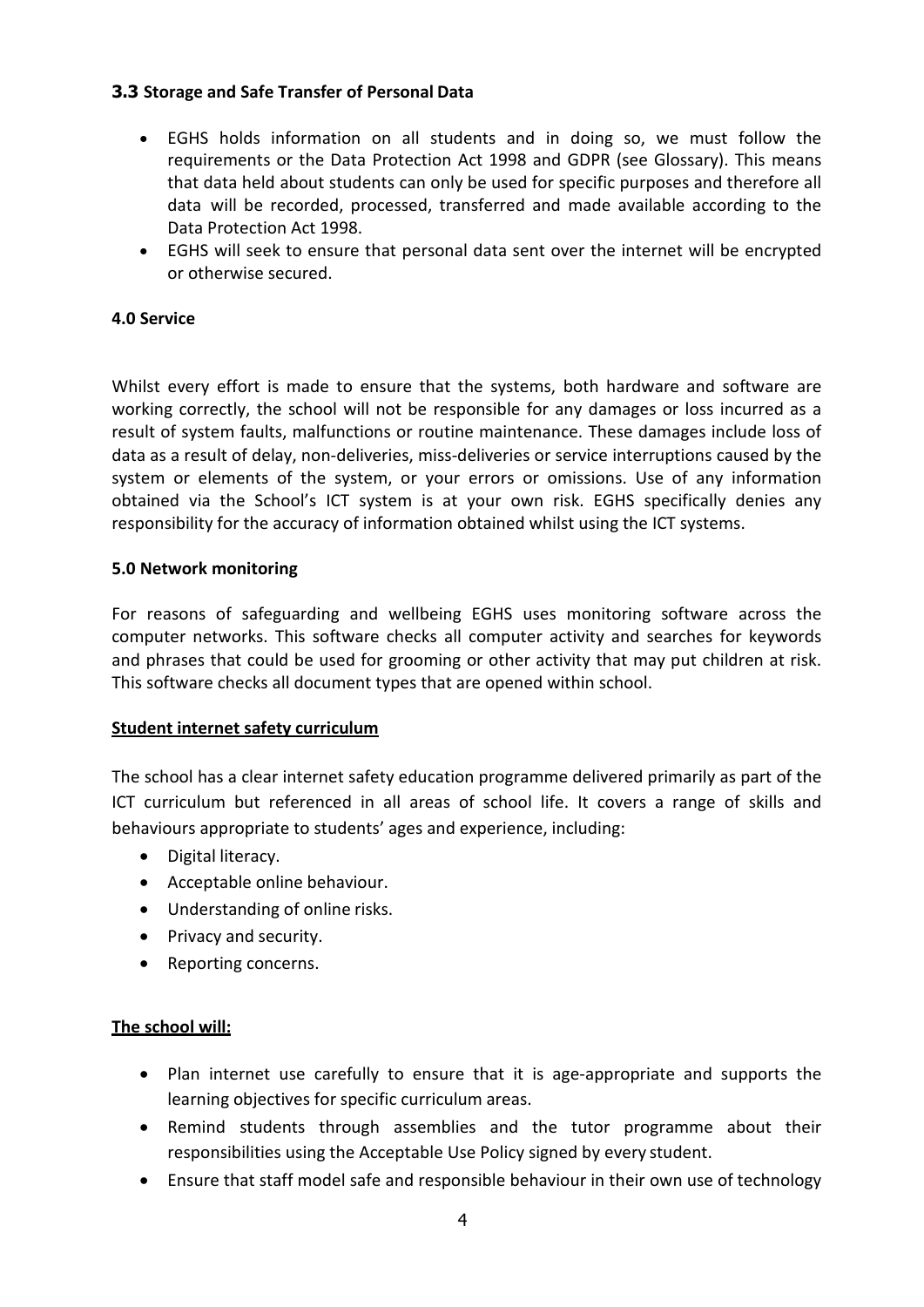during lessons.

- Ensure that staff and students understand issues around plagiarism and copyright/intellectual property rights, and understand how to critically assess the validity of the websites they use.
- Include E Safety for students as part of safeguarding and code of conduct training for staff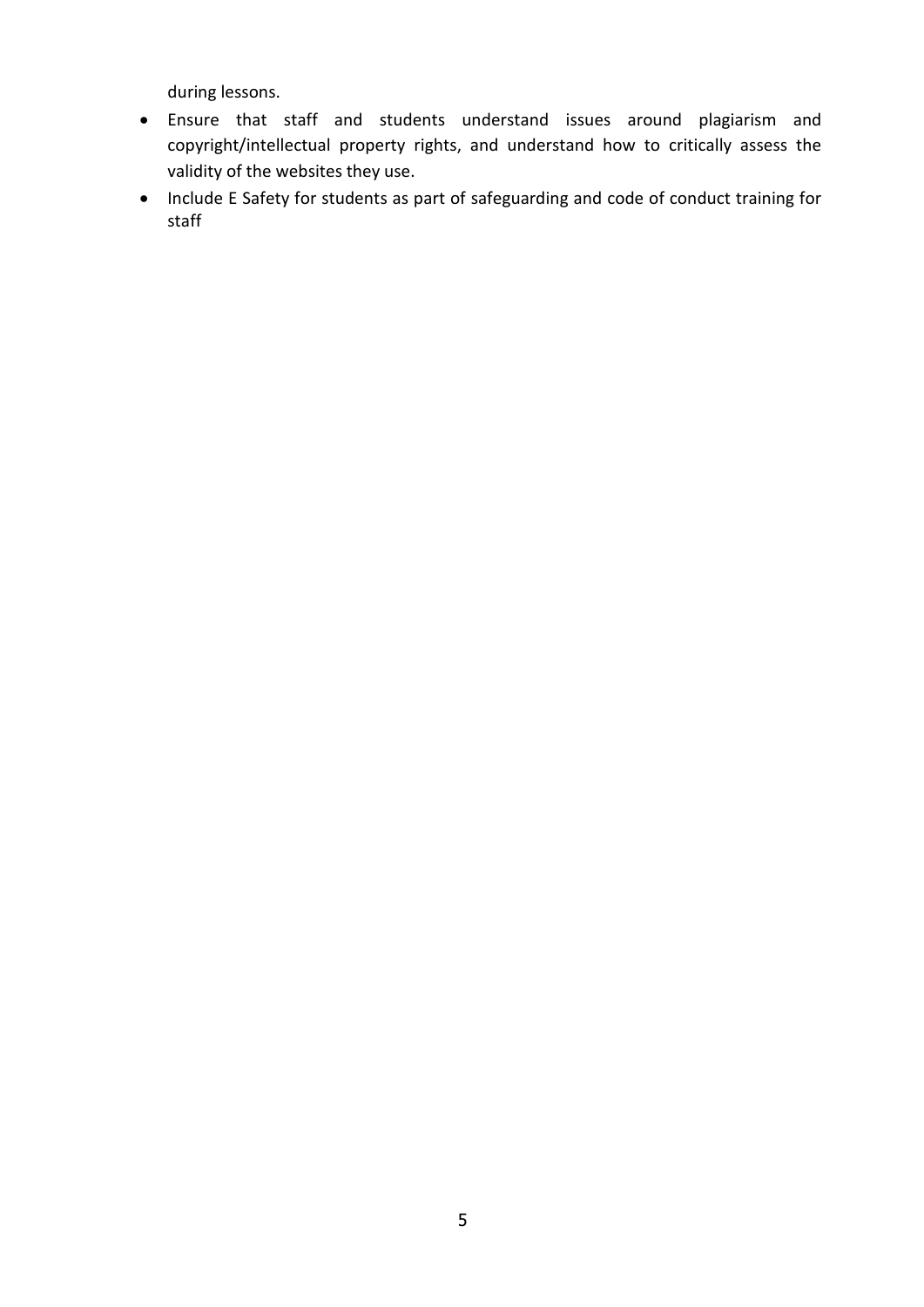### **Glossary**

#### **Computer Misuse Act**

The Computer Misuse Act makes it an offence for anyone to have:-

- Unauthorised access to computer material e.g. if you find or guess a fellow student's password and use it.
- Unauthorised access to deliberately commit an unlawful act e.g. if you guess and fellow student's password and access their learning account without permission
- Unauthorised changes to computer material e.g. if you change the desk-top set up on your computer or introduce a virus deliberately to the school's network system.

#### **Data Protection Act 1998**

The Data Protection Act ensures that information held about you is used for specific purposes only. These rules apply to everyone in the school, including teaching staff, support staff, volunteers and governors.

The Act covers the collection, storing, editing, retrieving, disclosure, archiving and destruction of data held about individuals in the school. The Act not only applies to paper files it also applies to electronic files.

The Principles of the Act state that data must be:

- Fairly and lawfully processed
- Processed for limited purposes
- Adequate, relevant and not excessive
- Accurate and up to date
- Kept no longer than necessary
- Processed in accordance with data subject's rights
- Secure
- Not transferred to other countries without adequate provision.

#### **RIPA – Regulation of Investigatory Powers Act 2002**

If a request for authorised access is made to the school they will provide the appropriate access to your ICT records and files. The Act legislates for using methods of surveillance and information gathering to help the prevention of crime, including terrorism. RIPA makes provision for:

- The interception of communications
- The acquisition and disclosure of data relating to communications
- The carrying out of surveillance
- The use of covert human intelligence sources
- Access to electronic data protected by encryption or passwords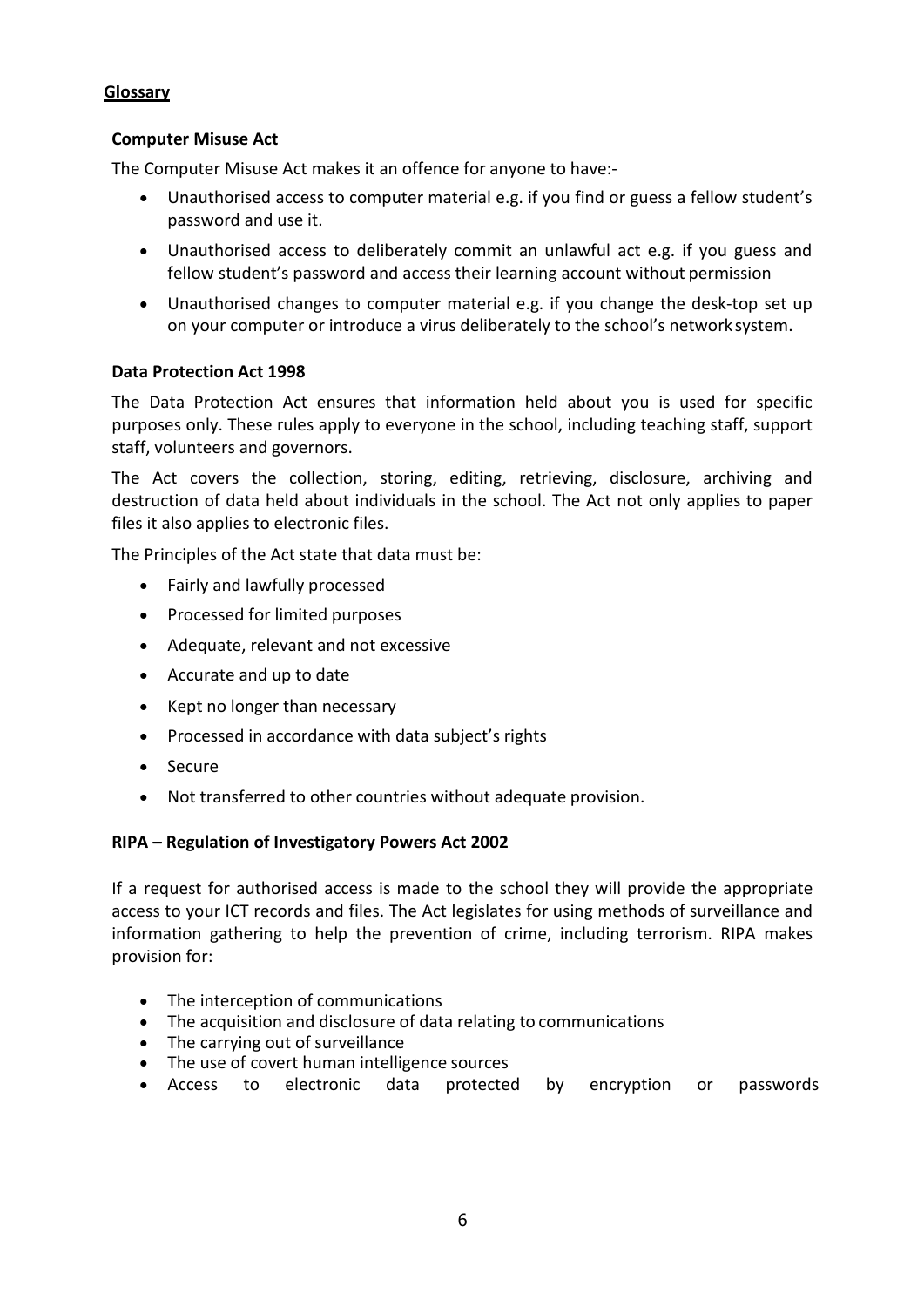#### **REQUIRED SIGNATURES**

#### **2019-20**

#### **STUDENT**

I understand and agree to the provisions and conditions of this agreement. I understand that any disobedience to the above provisions may result in disciplinary action and the removal of my privileges to access ICT facilities. I also agree to report any misuse of the system to a staff member and I understand that misuse may come in many forms but may be viewed as any messages sent or received that indicate or suggest pornography, unethical or illegal activities, racism, sexism inappropriate language, any act likely to cause offence.

| NAME:      | FORM: |  |
|------------|-------|--|
|            |       |  |
| SIGNATURE: | DATE: |  |

#### **PARENTS / GUARDIANS**

| As the parent or Guardian of                                                                   |
|------------------------------------------------------------------------------------------------|
| I have read this agreement and understand that access to electronic information services is    |
| designed for educational purposes. I understand that, whilst the Internet service provider     |
| operates a filtered service, it is impossible for EGHS to restrict access to all controversial |
| materials and will not hold the school responsible for materials acquired on the network. I    |
| also agree to report any misuse of the system to the school. I hereby give my permission to    |
| EGHS to permit my daughter access to electronic information services and I certify that the    |
| information given on this form is correct.                                                     |

| NAME:      |              |
|------------|--------------|
|            |              |
| SIGNATURE: | DATE:<br>. . |